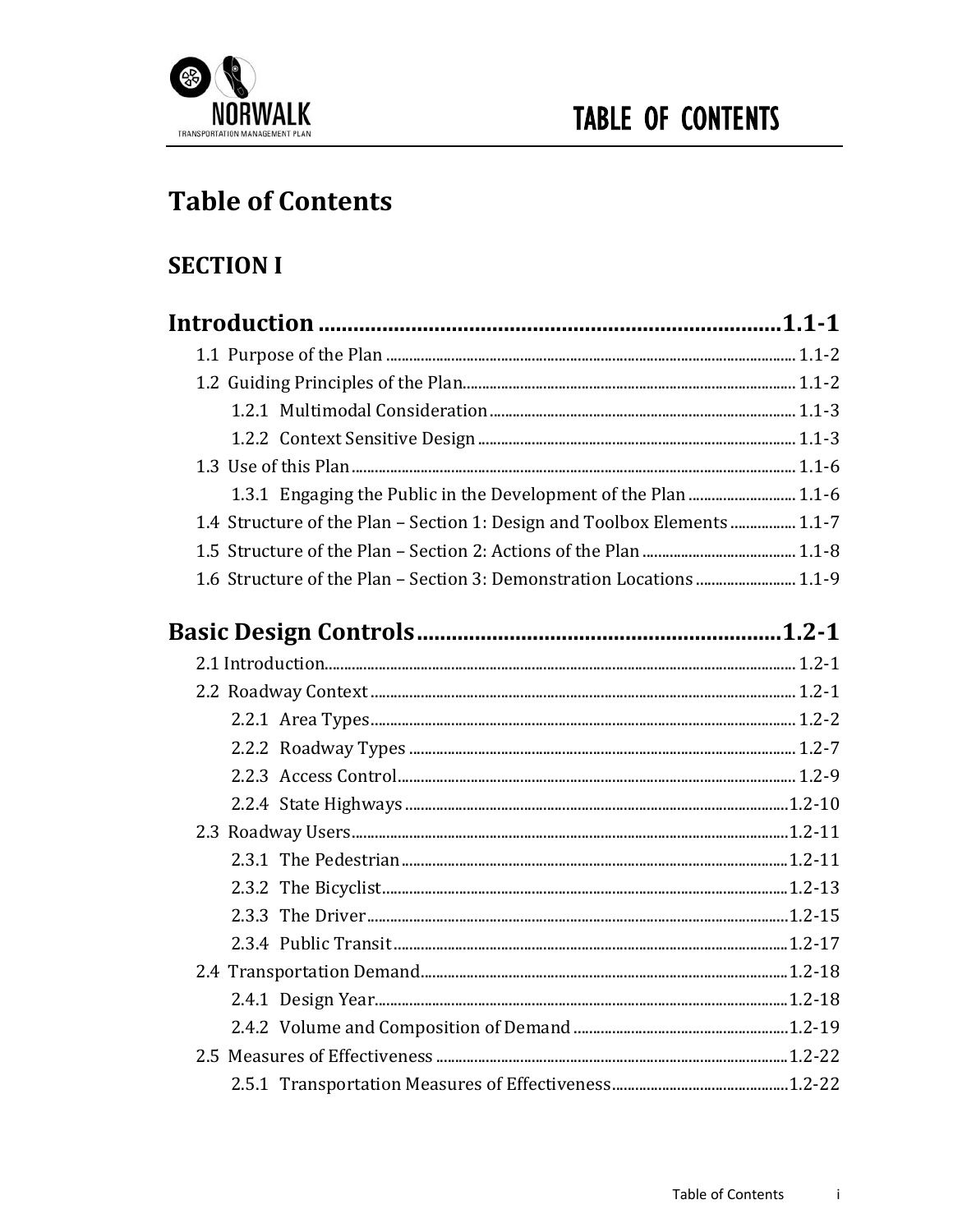

|  | 2.6.6 High Speeds and Safety for Pedestrians and Bicyclists  1.2-29 |  |
|--|---------------------------------------------------------------------|--|
|  |                                                                     |  |
|  |                                                                     |  |
|  |                                                                     |  |
|  |                                                                     |  |
|  |                                                                     |  |
|  |                                                                     |  |
|  |                                                                     |  |
|  |                                                                     |  |
|  |                                                                     |  |
|  |                                                                     |  |
|  |                                                                     |  |
|  |                                                                     |  |
|  | 3.1.1 Multimodal Accommodation and Context Sensitivity 1.3-1        |  |
|  |                                                                     |  |
|  |                                                                     |  |
|  |                                                                     |  |
|  | 3.2.2 Case 2: Partial Sharing for Bicycles and Motor Vehicles 1.3-5 |  |
|  | 3.2.3 Case 3: Shared Bicycle/Motor Vehicle Accommodation1.3-7       |  |
|  |                                                                     |  |
|  |                                                                     |  |
|  |                                                                     |  |
|  |                                                                     |  |
|  |                                                                     |  |
|  |                                                                     |  |
|  |                                                                     |  |
|  |                                                                     |  |
|  |                                                                     |  |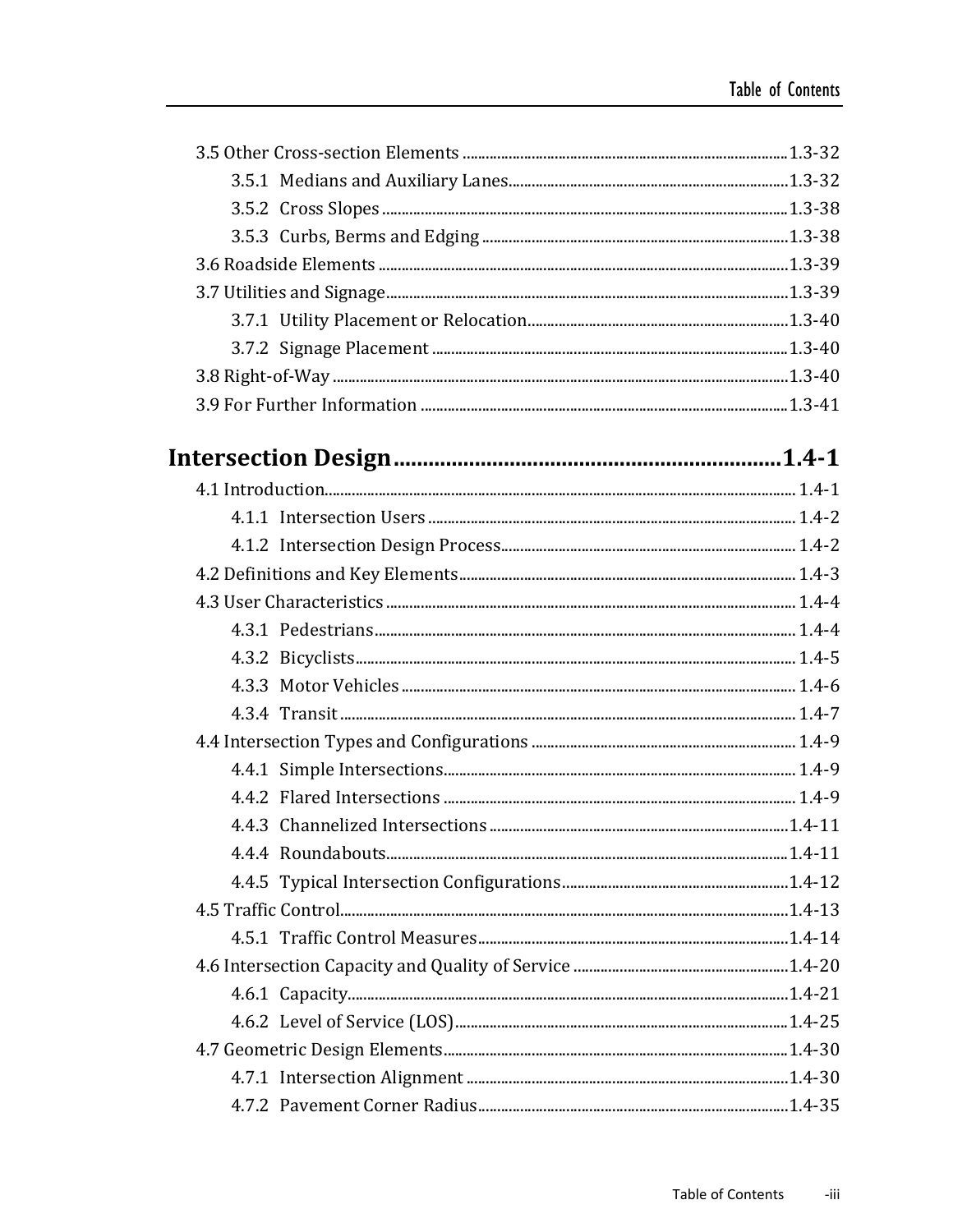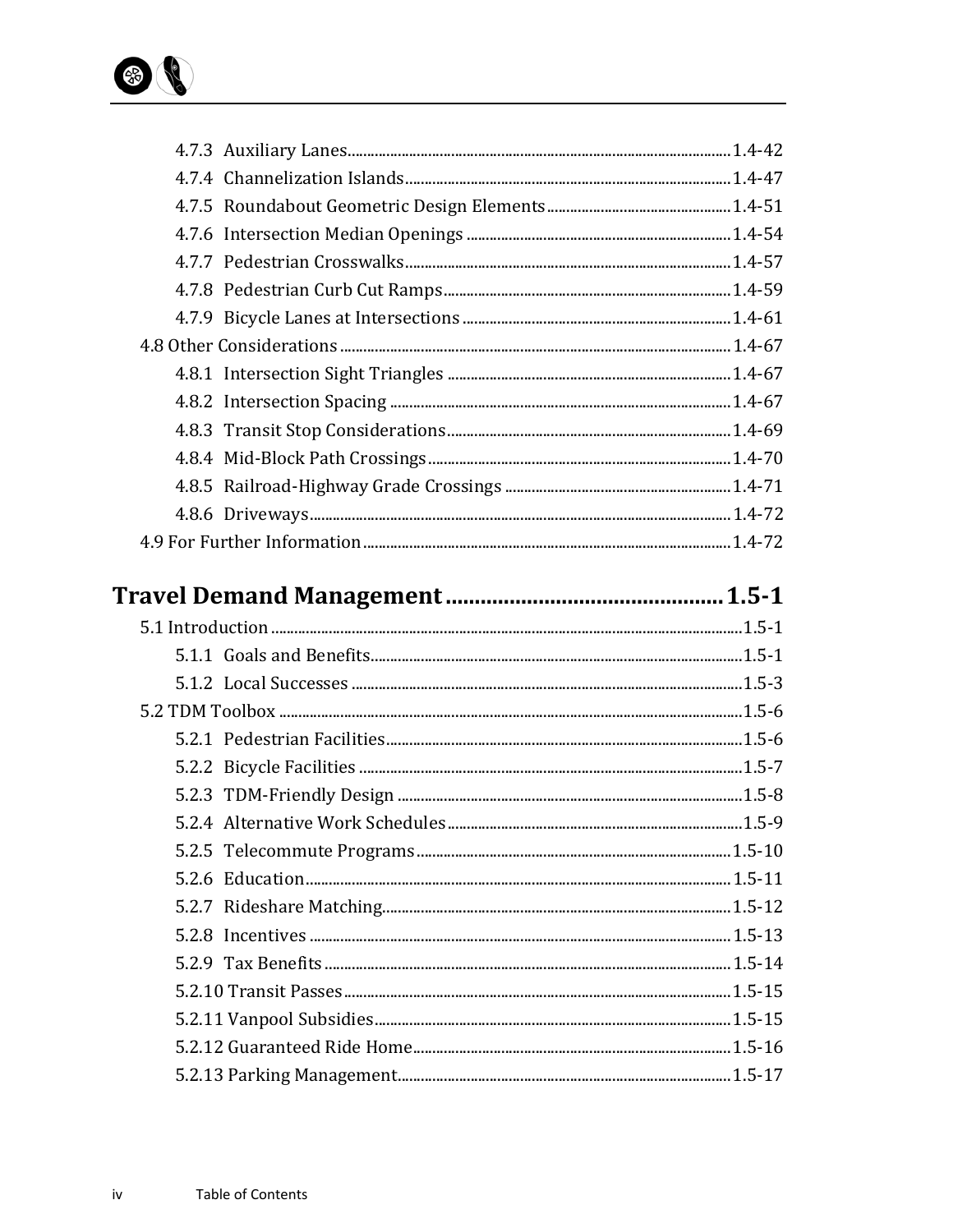### **SECTION 2**

| 1.4 Step III: Project Initiation, Prioritization, and Programming 2.1-24 |  |
|--------------------------------------------------------------------------|--|
|                                                                          |  |
|                                                                          |  |
|                                                                          |  |
|                                                                          |  |
|                                                                          |  |
| 1.5.1 Public Outreach Plan and Requirements for the Environmental,       |  |
|                                                                          |  |
|                                                                          |  |
|                                                                          |  |
|                                                                          |  |
| 1.5.5 Completion of Environmental Permitting/Design/                     |  |
|                                                                          |  |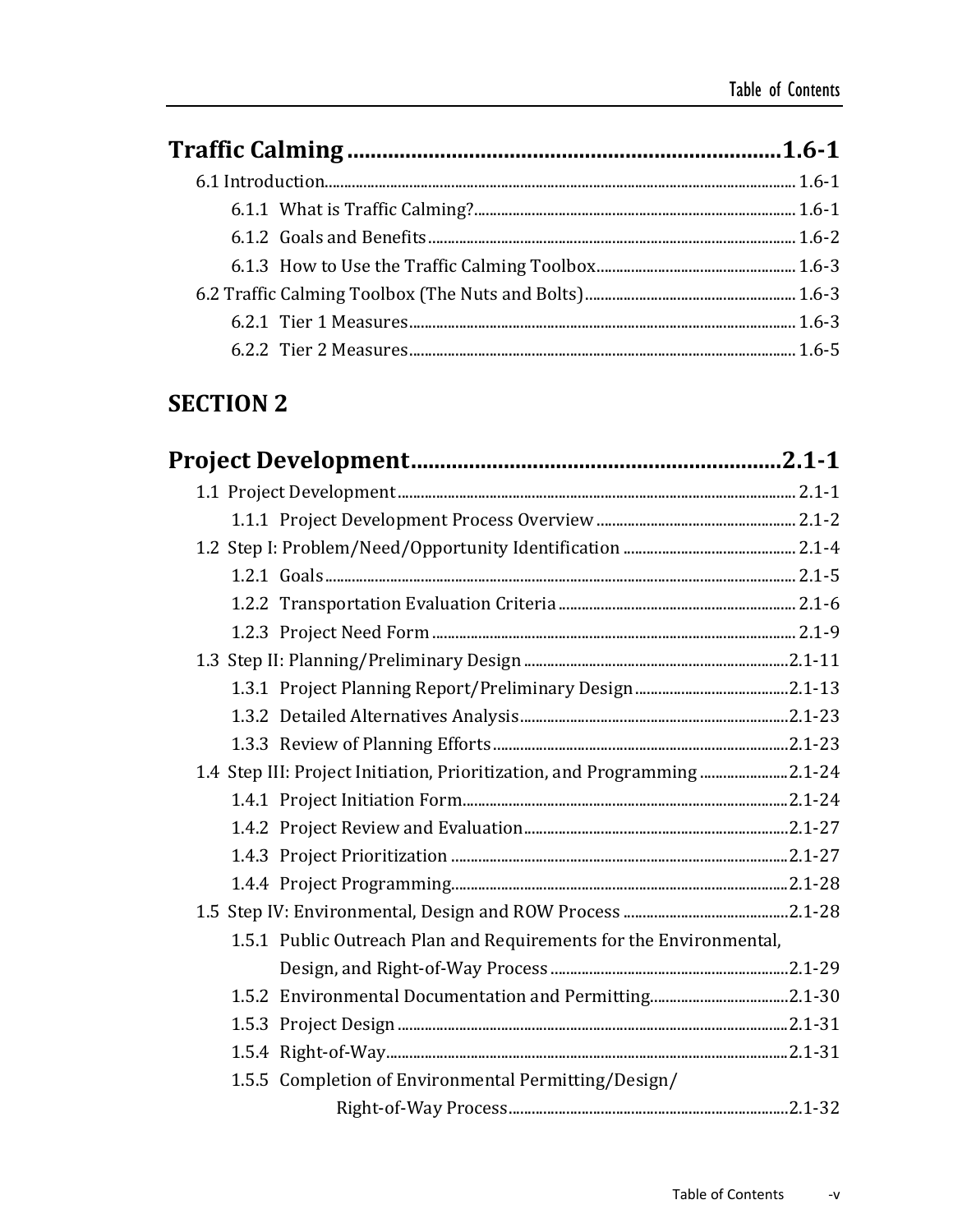

# **Travel Demand Management Implementation**<br>Stratogies

| $.2.2 - 2$ |
|------------|
|            |
|            |
|            |
|            |
|            |

## Norwalk Traffic Calming Program Implementation...... 2.3-1

| $.2.3 - 1$ |
|------------|
| $.2.3 - 1$ |
| $.2.3 - 2$ |
| $.2.3 - 3$ |
| $.2.3 - 3$ |
| $.2.3 - 4$ |
| $.2.3 - 5$ |
|            |
| $.2.3 - 5$ |
| $.2.3 - 6$ |
| $.2.3 - 6$ |
| $.2.3 - 7$ |
| $.2.3 - 9$ |
|            |
|            |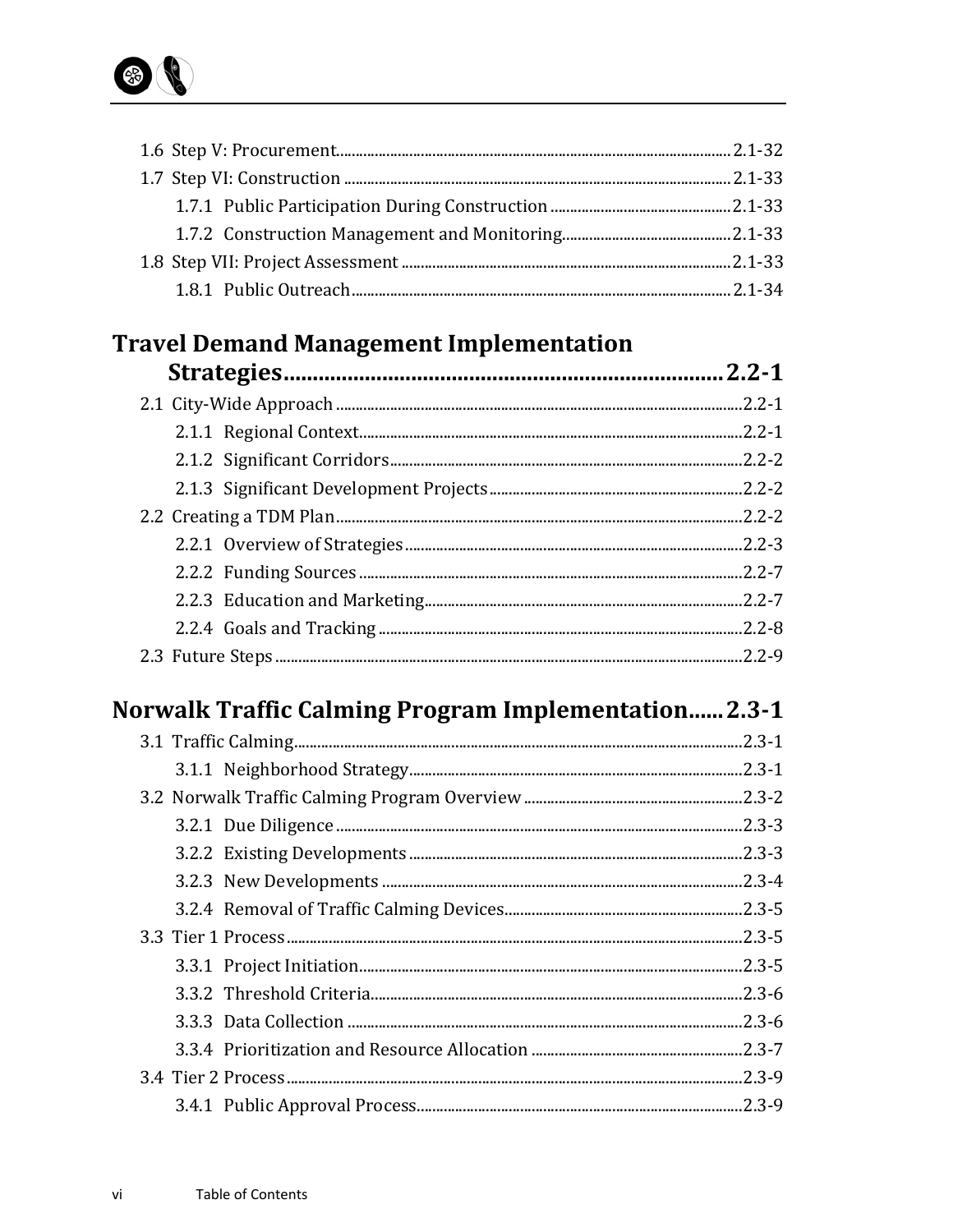| Transportation Impact & Access Study Guidelines2.4-1          |  |
|---------------------------------------------------------------|--|
|                                                               |  |
|                                                               |  |
|                                                               |  |
|                                                               |  |
|                                                               |  |
|                                                               |  |
|                                                               |  |
|                                                               |  |
|                                                               |  |
|                                                               |  |
|                                                               |  |
|                                                               |  |
|                                                               |  |
|                                                               |  |
|                                                               |  |
|                                                               |  |
|                                                               |  |
|                                                               |  |
|                                                               |  |
| 4.6.4 Future Conditions without the Project (No-Build) 2.4-18 |  |
|                                                               |  |
|                                                               |  |
|                                                               |  |
|                                                               |  |
|                                                               |  |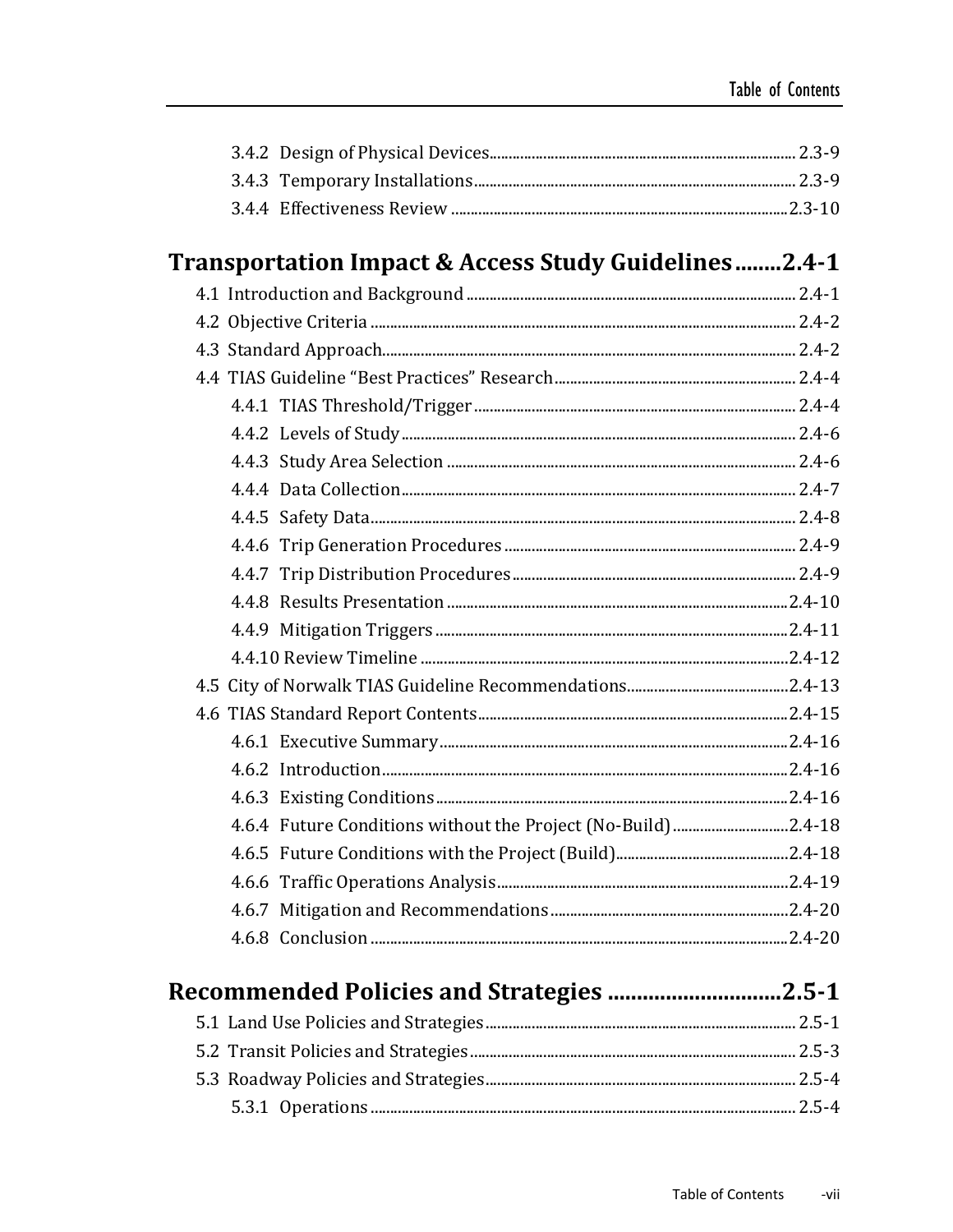

| $.2.5 - 5$ |
|------------|
| $.2.5 - 6$ |
|            |
|            |
| $.2.5 - 7$ |
| $.2.5 - 7$ |
| $.2.5 - 7$ |
|            |
|            |
| $.2.5 - 9$ |
|            |
|            |

### **SECTION 3**